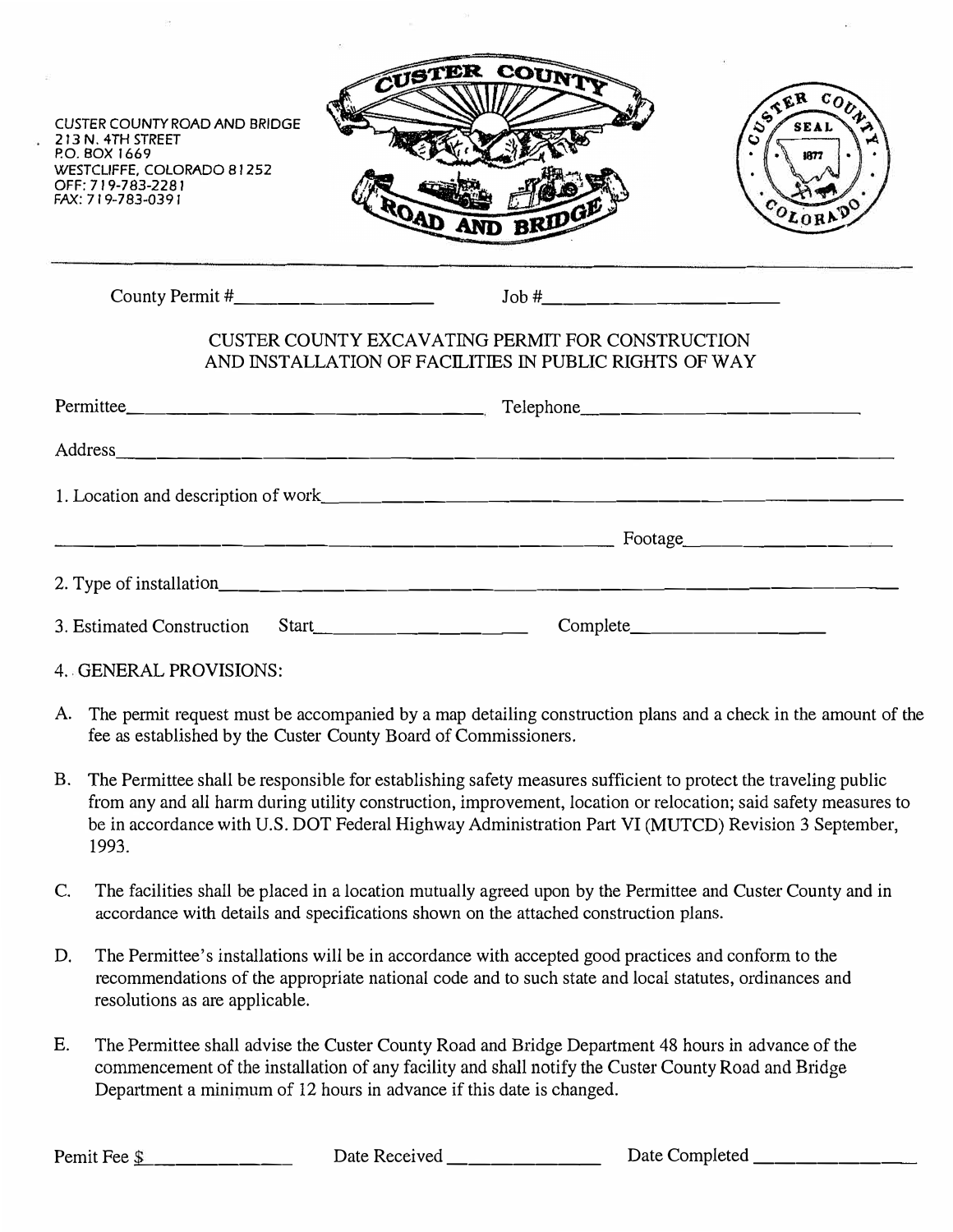F. The Permittee shall maintain the installation at all times and agrees to hold the County of the agencies therof, their offices and employees harmless from any and all claims, loss, and damage which arise out of or be connected with the installation herein referred to or any work or facility connected therewith, within the area covered by this permit to the extent of the negligence of the Permittee, its agents, servants or employees.

G. Only emergency work shall be performed on Saturdays, Sundays, or Holidays. No open trench or hole will be permitted in the traveled roadway after dark, unless otherwise specified on special provision.

H. The Permittee shall mark the location of the installed facilities in accordance with good practices at locations designated by the Custer County Road and Bridge Department.

1. In the event an improvements are made in the public right-of-way in the future that would reasonably necessitate relocation or removal of the Permittee's Installation, the Permittee will accomplish such relocation or removal and do so with a reasonable time interval at its own expense upon written request from CusterCounty.

J. In accepting this permit, the undersigned representing the Permittee, verifies that he has read and understands all of the foregoing provisions: that he has authority to sign for and bind the Permitte and that by virtue of his signature the Permittee is bound by all conditions set forth therein.

### 5. PROVSIONS FOR UNDRDGROUND INSTALLATIONS

A. Any underground installation shall be initially installed beneath the surface of the right-ofway at a minimum depth of 36 inches. This includes lines, cables, pipes, etc. All installation in the right-of-way must be place in a location agreed upon between Permittee and Permitter: all exceptions shall be so noted and initiated by Custer County on the work plans attached hereto. Any disturbed portion of the right-of-way shall be restored as well as or better than t he condition as existing immediatedly prior to the Pemiittee's installation, see Custer County Regulatory Policy, street, road cut permits, and required bonds section 1/10.8.

B. Where the installation exceeds three inches in diameter and crosses a roadway, it shall be encased in pipe of large diameter and the crossing shall be as nearly perpendicular to the roadway as physically possible. This installation shall be installed by the method of boring or jacking beneath the road surface. No water shall be used in the boring and no tunneling shall be permitted. Where the installation is less than 3 inches in diameter the use pipe will not be required.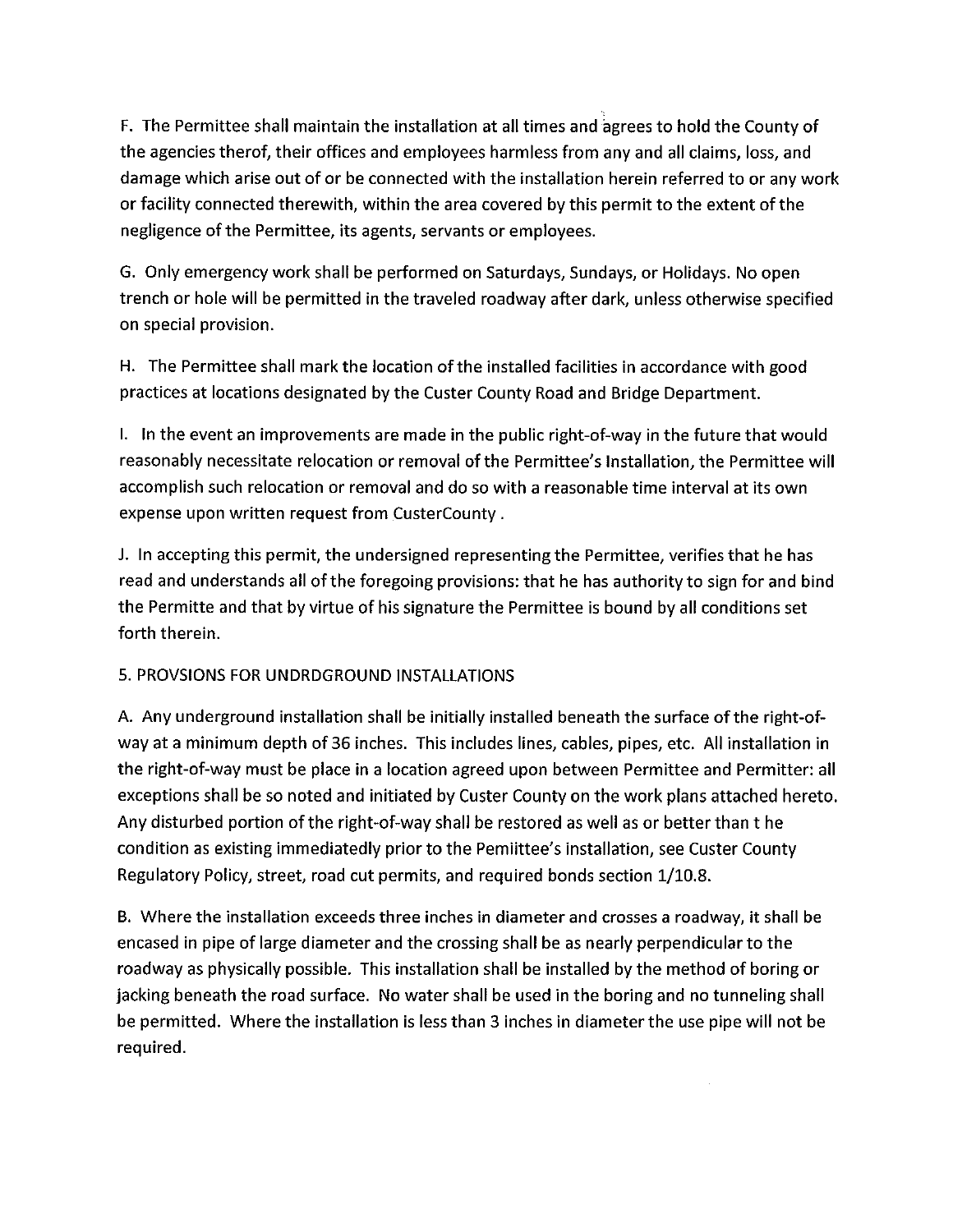

## **6. OVERHEAD PROVISIONS**

A. All proposed pole installations will be staked and an inspection made by a representative of the Custer County Road and Bridge Department previous to start of construction. All poles, anchors, etc. must be place in a location so as not to hinder Custer County in its normal road maintenance and snow plowing

#### 7. SPECIAL PROVISIONS/BOND/LETTER OF RESPONSIBILITY:

Permittee will provide a bond in the amount of  $\frac{1}{2}$  naming Custer County as the recipient of coverage prior to commencement of work of this bond and shall remain in effect until two years after completion of the work.

| 8. APPLICANT: |                                                 |  |
|---------------|-------------------------------------------------|--|
|               |                                                 |  |
|               |                                                 |  |
|               |                                                 |  |
|               |                                                 |  |
|               |                                                 |  |
| 9. ISSUED BY: |                                                 |  |
|               |                                                 |  |
|               | <b>Custer County Road and Bridge Supervisor</b> |  |
|               |                                                 |  |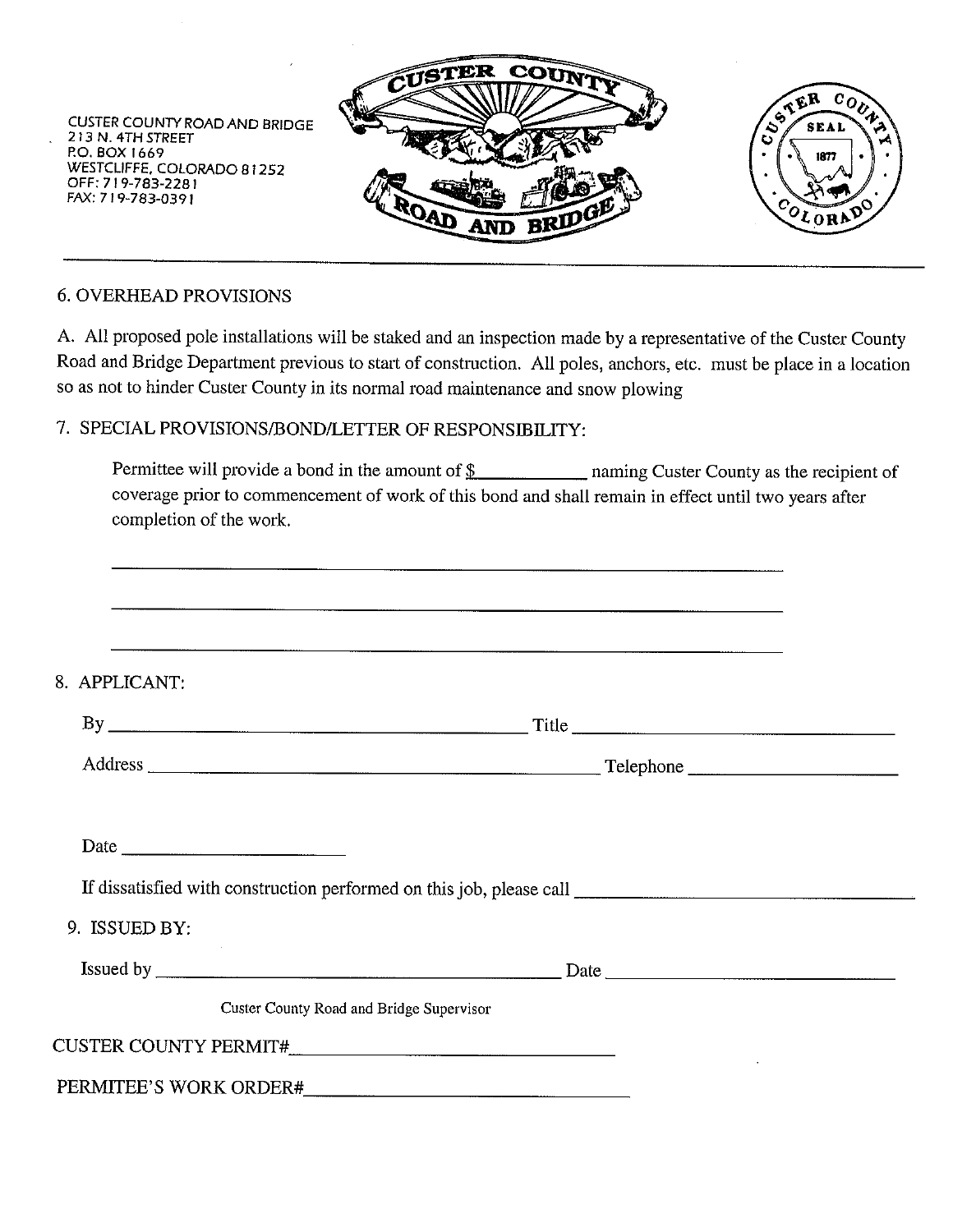

# PERMIT RELEASE

When all work authorized by this permit has been completed, the county road and bridge Administrative Assistant must be contacted for an inspection to determine if the work meets County requirements. After completion of the work, this Permit Release must be signed and returned to the Road and Bridge Administrative Assistant for an inspection and approval of the work. No portion of the Permit Fees are refundable.

Further permits will be denied and penalties may be assessed if this release is not returned within thirty (30) days after inspection/completion of work.

Owner of Project Foreman/Supervisor

Company Name (if applicable)

Please provide detailed and accurate directions for locating the subject property in the space below, or draw a clear, well labeled map.